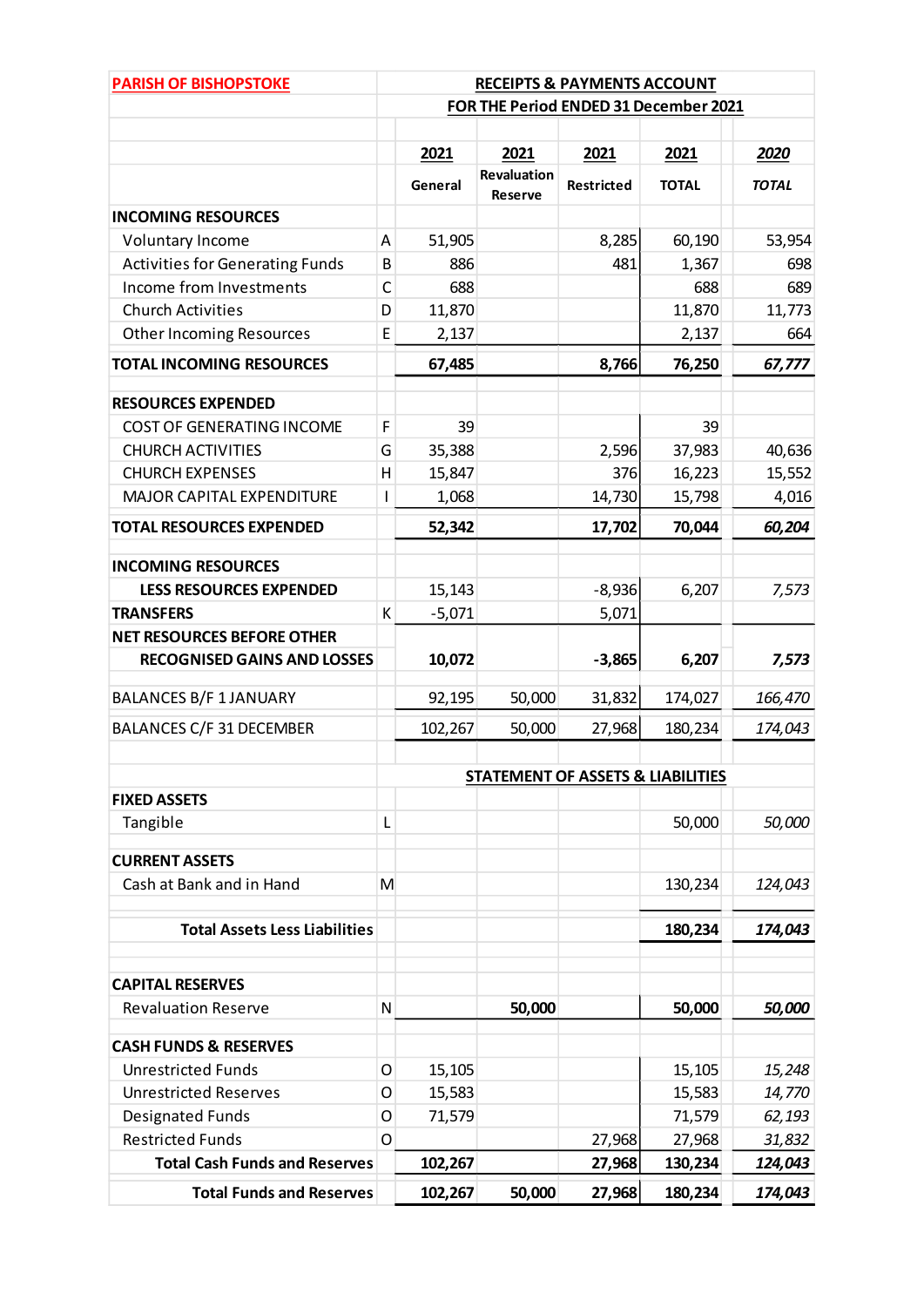|                 | <b>PARISH OF BISHOPSTOKE</b>             | <b>NOTES TO THE FINANCIAL STATEMENTS</b> |                              |              |              |  |
|-----------------|------------------------------------------|------------------------------------------|------------------------------|--------------|--------------|--|
|                 |                                          |                                          |                              |              |              |  |
| <b>RECEIPTS</b> |                                          | 2021                                     | 2021                         | 2021         | 2020         |  |
|                 | A VOLUNTARY INCOME                       | General                                  | <b>Restricted</b>            | <b>TOTAL</b> | <b>TOTAL</b> |  |
|                 | Tax-efficient planned giving             | 29,272                                   | 4,871                        | 34,143       | 29,357       |  |
|                 | Other planned giving                     | 10,367                                   | 1,742                        | 12,109       | 10,206       |  |
|                 | Collections at Services                  | 2,410                                    | 352                          | 2,762        | 1,971        |  |
|                 | ALL Other Giving Donations               | 939                                      | 103                          | 1,042        | 1,362        |  |
|                 | Gift Aid Recovered                       | 8,419                                    | 1,218                        | 9,637        | 9,522        |  |
|                 | Legacies received                        |                                          |                              |              | 250          |  |
|                 | Grants                                   | 497                                      |                              | 497          | 1,285        |  |
|                 | <b>Voluntary income</b>                  | 51,905                                   | 8,285                        | 60,190       | 53,954       |  |
|                 | <b>B ACTIVITIES FOR GENERATING FUNDS</b> |                                          |                              |              |              |  |
|                 | <b>Gross income from fundraising</b>     | 886                                      | 481                          | 1,367        | 698          |  |
|                 | <b>C INCOME FROM INVESTMENTS</b>         |                                          |                              |              |              |  |
|                 | <b>Bank interest</b>                     | 688                                      | $\blacksquare$               | 688          | 689          |  |
|                 | <b>D</b> CHURCH ACTIVITIES               |                                          |                              |              |              |  |
|                 | PCC retained fees                        | 2,985                                    | $\qquad \qquad \blacksquare$ | 2,985        | 2,908        |  |
|                 | Other Income (Heating from Fees)         | 80                                       | $\blacksquare$               | 80           | 240          |  |
|                 | <b>Statutory fees retained by PCC</b>    | 3,065                                    | $\blacksquare$               | 3,065        | 3,148        |  |
|                 | St Paul's Lettings                       | 8,154                                    |                              | 8,154        | 7,935        |  |
|                 | St Mary's & Church Room Lettings         | 140                                      | $\overline{\phantom{0}}$     | 140          |              |  |
|                 | Magazine & Cards (Sales)                 | 361                                      |                              | 361          | 635          |  |
|                 | Magazine Advertising                     |                                          | $\overline{\phantom{0}}$     |              | 56           |  |
|                 | Photocopying & Flower Services           | 150                                      | $\blacksquare$               | 150          |              |  |
|                 | <b>Gross income from trading</b>         | 8,805                                    |                              | 8,805        | 8,625        |  |
|                 | <b>TOTAL (CHURCH ACTIVITIES)</b>         | 11,870                                   |                              | 11,870       | 11,773       |  |
|                 | E OTHER INCOMING RESOURCES               |                                          |                              |              |              |  |
|                 | Other Income (Misc)                      | 998                                      | $\blacksquare$               | 998          | 121          |  |
|                 | Other Income (Shopping)                  | 1,139                                    |                              | 1,139        | 543          |  |
|                 | Other incoming resources                 | 2,137                                    |                              | 2,137        | 664          |  |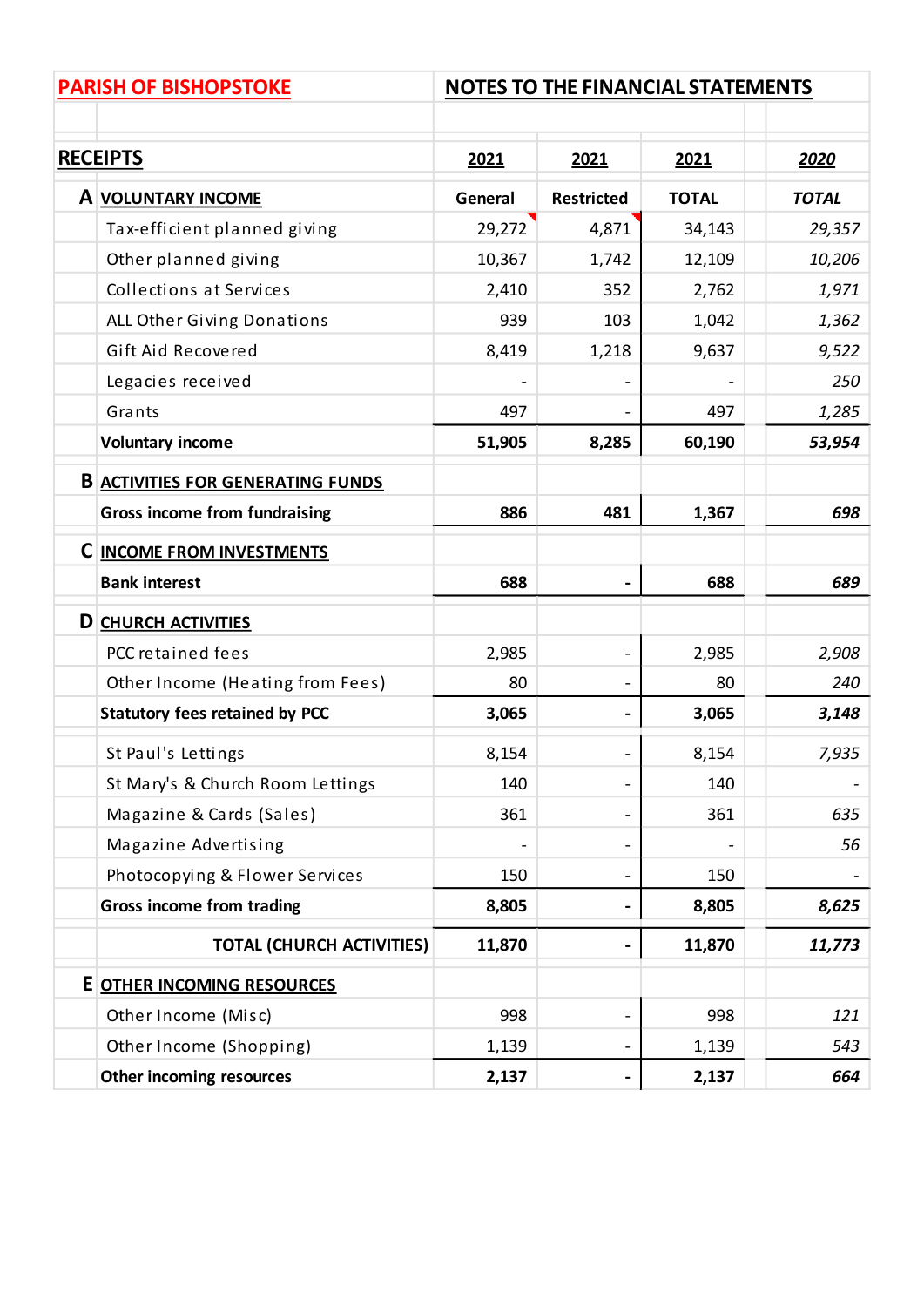| <b>PAYMENTS</b>                     | 2021                     | 2021                         | 2021                         | 2020         |
|-------------------------------------|--------------------------|------------------------------|------------------------------|--------------|
| F COST OF GENERATING INCOME         | General                  | <b>Restricted</b>            | <b>TOTAL</b>                 | <b>TOTAL</b> |
| <b>Fundraising Activities</b>       | 39                       |                              | 39                           |              |
| <b>G CHURCH ACTIVITIES</b>          |                          |                              |                              |              |
| <b>ARK</b>                          | 500                      | 329                          | 829                          | 500          |
| <b>Basics Bank</b>                  | $\overline{\phantom{a}}$ | 20                           | 20                           | 61           |
| <b>Street Pastors</b>               | $\overline{\phantom{a}}$ | 148                          | 148                          | 587          |
| Fledge                              |                          |                              |                              | 40           |
| CAP                                 | $\overline{\phantom{a}}$ | $\overline{\phantom{a}}$     | $\qquad \qquad \blacksquare$ | 300          |
| The Royal British Legion            | 34                       |                              | 34                           | 34           |
| Sport Relief                        |                          |                              |                              | 125          |
| Pamoja UK                           |                          | 500                          | 500                          |              |
| The Children's Society              | $\overline{\phantom{a}}$ | 80                           | 80                           | 200          |
| Self Help Africa                    |                          |                              |                              | 440          |
| The Bible Reading Fellowship        | 100                      | 120                          | 220                          | 100          |
| The Bible Society                   | $\blacksquare$           |                              |                              | 120          |
| World Vision UK                     |                          | 100                          | 100                          | 50           |
| Christian Aid                       |                          | 1,273                        | 1,273                        |              |
| Leprosy Mission                     |                          | 25                           | 25                           |              |
| <b>Missional giving</b>             | 634                      | 2,596                        | 3,230                        | 2,558        |
| <b>Diocesan Parish Share</b>        | 34,119                   |                              | 34,119                       | 37,463       |
| Salaries, wages & honararia         | 80                       | $\qquad \qquad \blacksquare$ | 80                           |              |
| Clergy & staff expenses: Incumbent  | 453                      | $\overline{\phantom{0}}$     | 453                          | 463          |
| Clergy & staff expenses: Staff      | 101                      | $\blacksquare$               | 101                          | 153          |
| <b>Clergy &amp; Staff Expenses</b>  | 554                      |                              | 554                          | 616          |
| <b>TOTAL (CHURCH ACTIVITIES)</b>    | 35,388                   | 2,596                        | 37,983                       | 40,636       |
| <b>H</b> CHURCH EXPENSES            |                          |                              |                              |              |
| Youth Work                          | 392                      | $\qquad \qquad \blacksquare$ | 392                          | 133          |
| Bibles, books and tracts            | 42                       |                              | 42                           | 132          |
| Messy Church                        | 285                      |                              | 285                          | 281          |
| Alpha                               |                          | $\overline{\phantom{a}}$     |                              | 58           |
| Other Outreach                      | 28                       | $\qquad \qquad \blacksquare$ | 28                           | 217          |
| <b>Mission and Evangelism costs</b> | 747                      | -                            | 747                          | 821          |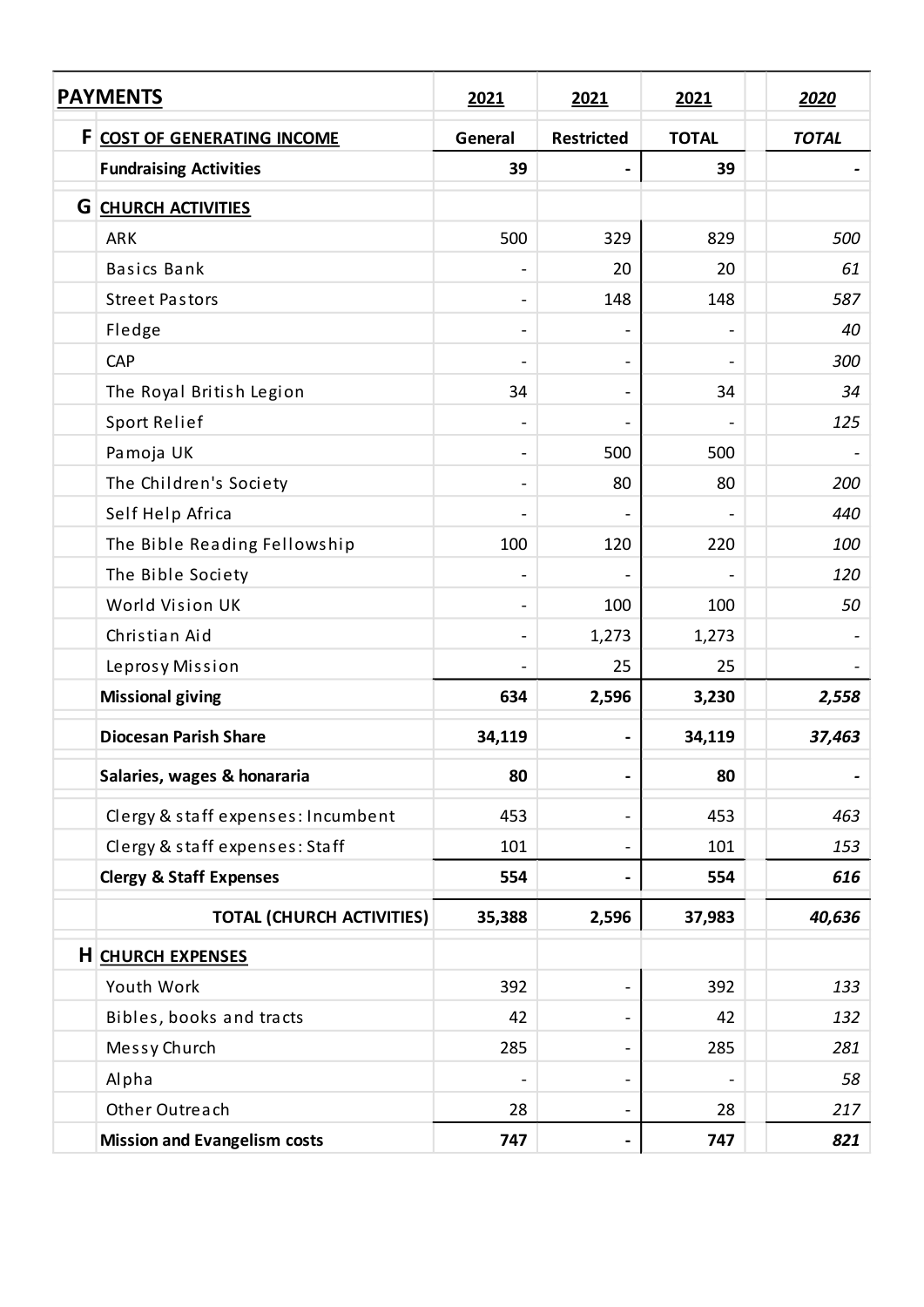| K <b>Funds Transfers</b>                | 5,071                                                                                                                                                                                                                                  | 5,071             |              | 0            |
|-----------------------------------------|----------------------------------------------------------------------------------------------------------------------------------------------------------------------------------------------------------------------------------------|-------------------|--------------|--------------|
|                                         | General                                                                                                                                                                                                                                | <b>Restricted</b> | <b>TOTAL</b> | <b>TOTAL</b> |
|                                         | 2021                                                                                                                                                                                                                                   | 2021              | 2021         | 2020         |
|                                         |                                                                                                                                                                                                                                        |                   |              | 4,016        |
|                                         |                                                                                                                                                                                                                                        |                   |              |              |
| Major repairs to St Mary's: Roof        | $\overline{\phantom{a}}$                                                                                                                                                                                                               |                   |              | 2,904        |
|                                         |                                                                                                                                                                                                                                        |                   |              |              |
| <b>TOTAL (CHURCH EXPENSES)</b>          | 15,847                                                                                                                                                                                                                                 | 376               | 16,223       | 15,552       |
|                                         | 2,208                                                                                                                                                                                                                                  | $\blacksquare$    | 2,208        | 1,971        |
| Cards, etc                              | 155                                                                                                                                                                                                                                    |                   | 155          |              |
| Hall Running costs                      | 2,054                                                                                                                                                                                                                                  |                   | 2,054        | 1,815        |
| Magazine                                |                                                                                                                                                                                                                                        |                   |              | 156          |
|                                         | 2,104                                                                                                                                                                                                                                  |                   | 2,104        | 2,708        |
| Utilities: Church Room                  | 88                                                                                                                                                                                                                                     |                   | 88           | 13           |
| Utilities: St Paul's (Church only)      | 807                                                                                                                                                                                                                                    |                   | 807          | 445          |
| Utilities: St Mary's                    | 1,209                                                                                                                                                                                                                                  |                   | 1,209        | 2,250        |
|                                         | 10,788                                                                                                                                                                                                                                 | 376               | 11,164       | 10,053       |
|                                         | 6                                                                                                                                                                                                                                      |                   | 6            | 10           |
| Misc Expenditure                        | 1,276                                                                                                                                                                                                                                  |                   | 1,276        | 899          |
| Finance administration costs            | 129                                                                                                                                                                                                                                    |                   | 129          | 121          |
| Church Admin and Affiliation Costs      |                                                                                                                                                                                                                                        |                   |              |              |
| Photocopying and stationery             | 1,318                                                                                                                                                                                                                                  |                   | 1,318        | 1,426        |
| Clergy and Lay Training                 | 92                                                                                                                                                                                                                                     |                   | 92           | 138          |
| Flowers: St Mary's                      |                                                                                                                                                                                                                                        | 348               | 348          | 259          |
| Upkeep of Services                      | 976                                                                                                                                                                                                                                    |                   | 976          | 756          |
| Repairs and Renewals                    | 166                                                                                                                                                                                                                                    |                   | 166          | 316          |
| Quinquenial costs                       | 603                                                                                                                                                                                                                                    |                   | 603          |              |
| Church Rooms                            | 636                                                                                                                                                                                                                                    |                   | 636          | 638          |
| St. Paul's running expenses (excl Hall) | 1,418                                                                                                                                                                                                                                  |                   | 1,418        | 1,761        |
| Organ Tuning & repairs                  |                                                                                                                                                                                                                                        |                   |              |              |
| St. Mary's running expenses             | 4,115                                                                                                                                                                                                                                  |                   | 4,115        | 3,723        |
|                                         | <b>Governance Costs</b><br><b>Church Running Expenses</b><br><b>Church Utility Bills</b><br><b>Costs of Trading</b><br><b>I MAJOR CAPITAL EXPENDITURE</b><br><b>Major PCC repairs</b><br>Major capital expenditure<br><b>TRANSFERS</b> | 1,068             | 14,730       | 15,798       |